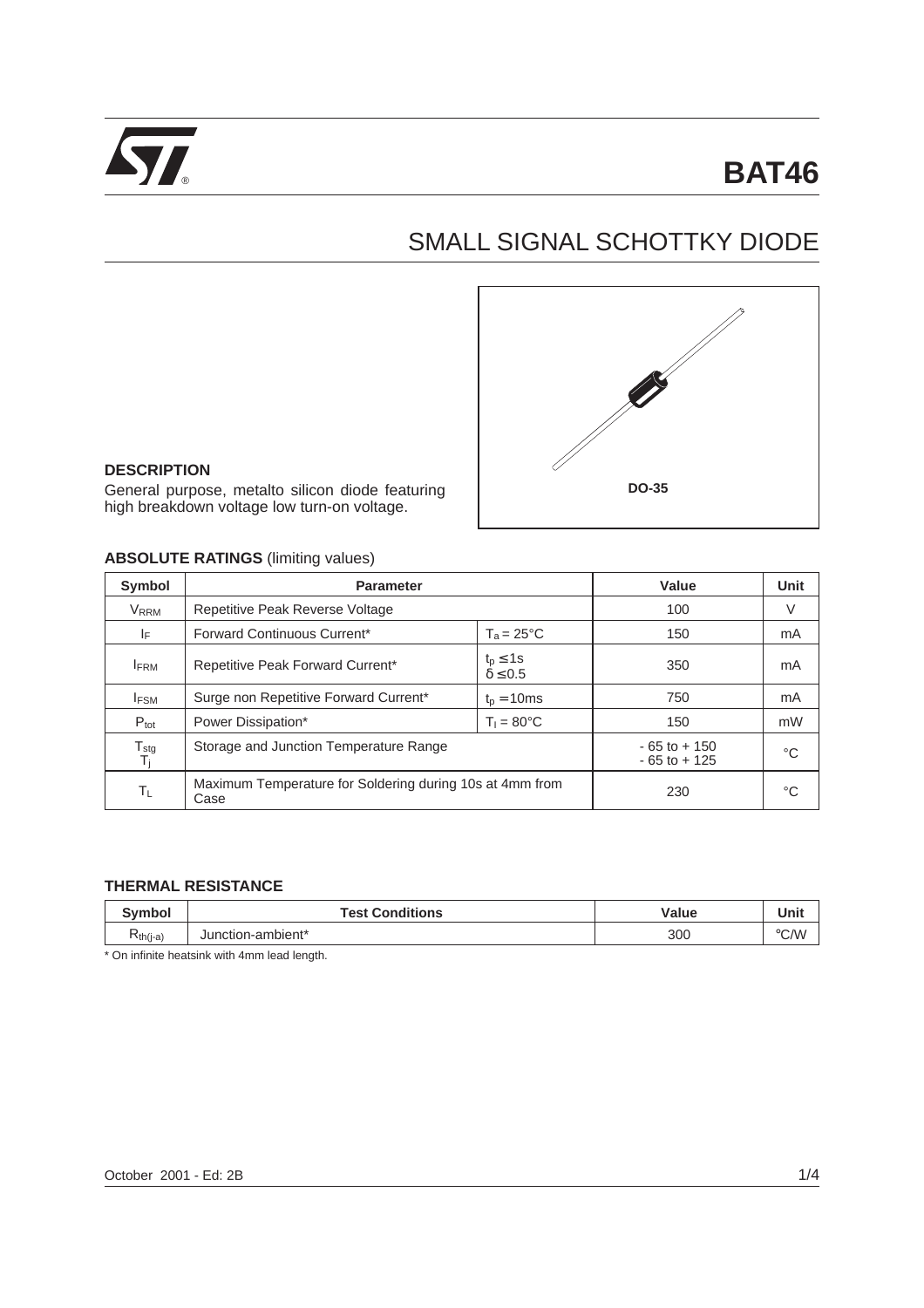# **ELECTRICAL CHARACTERISTICS**

## **STATIC CHARACTERISTICS**

| Symbol                         | <b>Test Conditions</b> |                       | Min. | Typ. | Max. | Unit    |
|--------------------------------|------------------------|-----------------------|------|------|------|---------|
| <b>V<sub>BR</sub></b>          | $T_i = 25^{\circ}C$    | $I_R = 100 \mu A$     | 100  |      |      | $\vee$  |
| $V_F$ *                        | $T_i = 25^{\circ}C$    | $I_F = 0.1 \text{mA}$ |      |      | 0.25 | $\vee$  |
|                                | $T_i = 25^{\circ}C$    | $I_F = 10mA$          |      |      | 0.45 |         |
|                                | $T_i = 25^{\circ}C$    | $I_F = 250mA$         |      |      | 1    |         |
| $\mathsf{I}_{\mathsf{R}}$ $^*$ | $T_i = 25^{\circ}C$    | $V_R = 1.5V$          |      |      | 0.5  | $\mu$ A |
|                                | $T_i = 60^{\circ}C$    |                       |      |      | 5    |         |
|                                | $T_i = 25^{\circ}C$    | $V_R = 10V$           |      |      | 0.8  |         |
|                                | $T_j = 60^{\circ}C$    |                       |      |      | 7.5  |         |
|                                | $T_i = 25^{\circ}C$    | $V_R = 50V$           |      |      | 2    |         |
|                                | $T_i = 60^{\circ}C$    |                       |      |      | 15   |         |
|                                | $T_i = 25^{\circ}C$    | $V_R = 75V$           |      |      | 5    |         |
|                                | $T_i = 60^{\circ}C$    |                       |      |      | 20   |         |

#### **DYNAMIC CHARACTERISTICS**

| <b>Symbol</b> | <b>Test Conditions</b>                                                    |  | Typ. | Max. | Unit |
|---------------|---------------------------------------------------------------------------|--|------|------|------|
| ⌒<br>◡        | $\mathsf{\Gamma}_{\mathsf{i}} = 25^\circ\mathsf{C}$<br>$V_R = 0V$<br>1Mhz |  | 10   |      | рF   |
|               | $\mathrm{^{r_i}}$ = 25°C<br>$V_R = 1V$                                    |  |      |      |      |

\* Pulse test:  $t_p \le 300 \mu s \delta < 2\%$ .

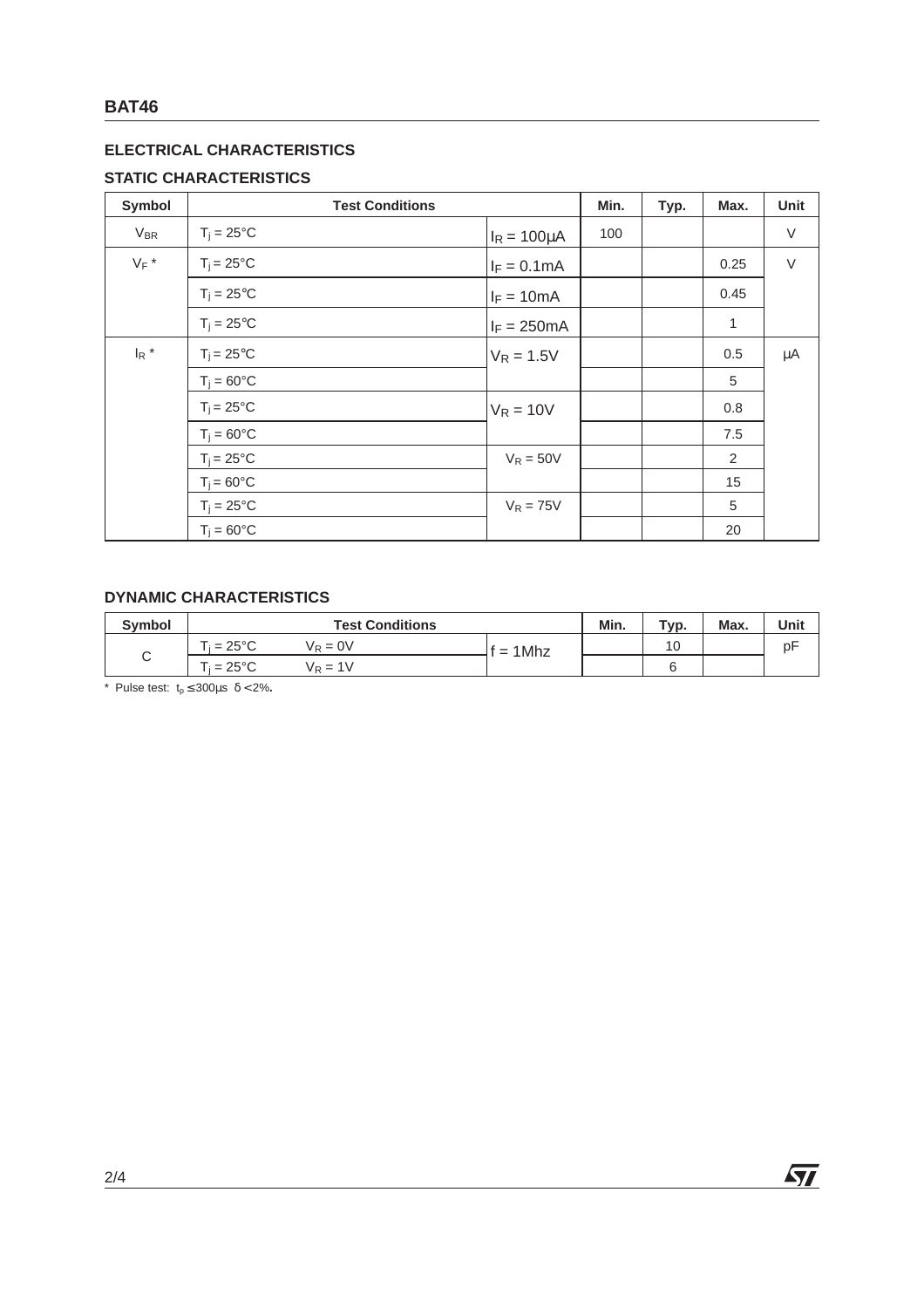**Fig. 1-1:** Forward voltage drop versus forward current (low level, typical values)

**Fig. 1-2:** Forward voltage drop versus forward current (high level, typical values)



**Fig. 2:** Leakage current versus reverse voltage applied (typical values)



**Fig. 4:** Junction capacitance versus reverse voltage applied (typical values)





**Fig. 3:** Leakage current versus junction temperature (typical values)



**Syr**